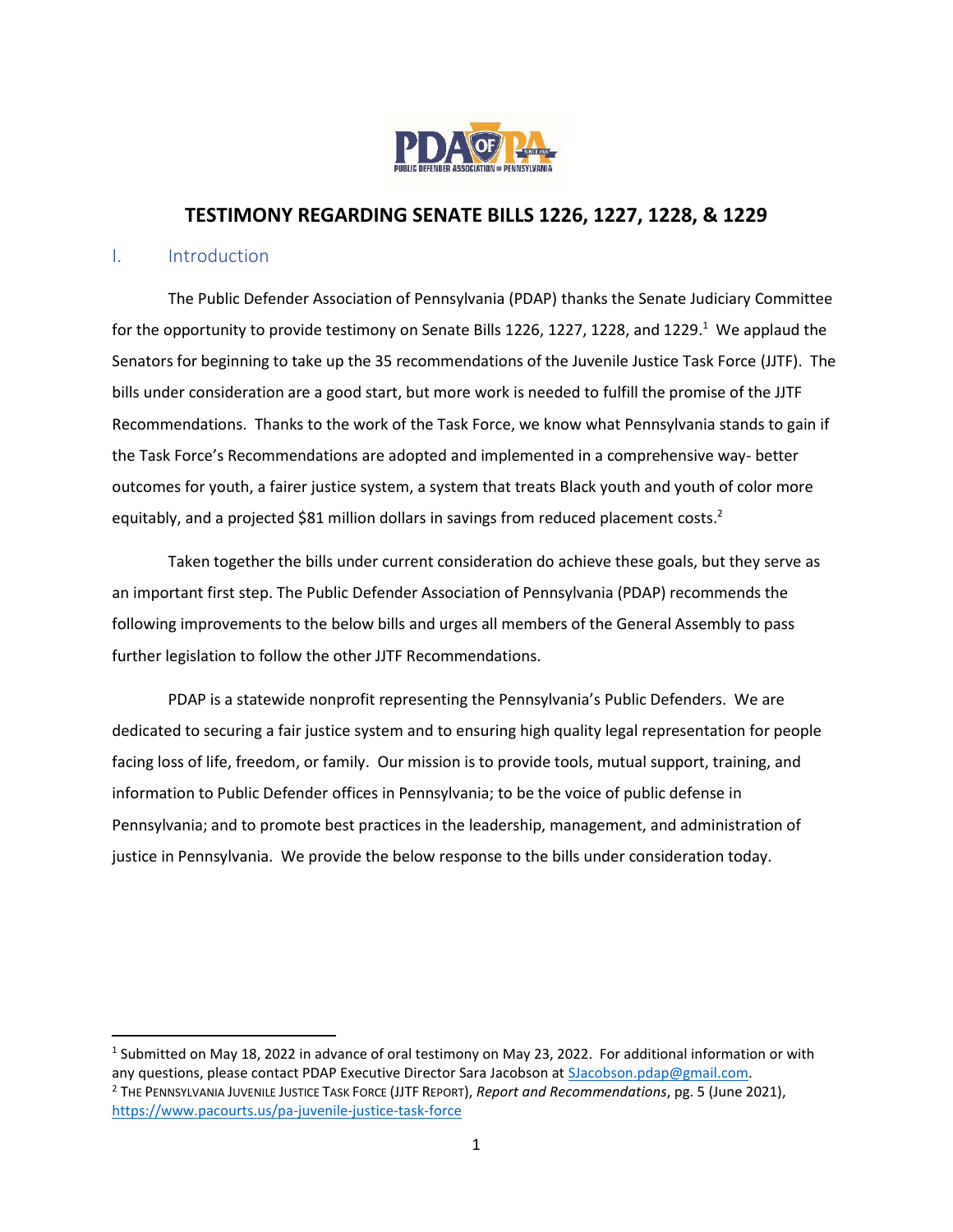### II. Senate Bill 1226 - Juvenile Expungement

PDAP supports expansion of juvenile expungement and the reduction of the time limits before children can seek expungement, as laid out in SB 1226. We also applaud the inclusion of expungement opportunities for felonies and other serious misdemeanors. The timelines in the bill for expungement of felonies and other serious misdemeanors, however, are too long and jeopardize successful reintegration into society.

SB 1226 does not permit an opportunity to expunge a felony or other serious misdemeanor until five years after supervision is complete. As a rule, juvenile courts can maintain jurisdiction and supervision over a juvenile until the age of 21, which means that the first opportunity to expunge could come as late as age 26. Even a child adjudicated for a felony at age 15 will not have a chance to expunge their record until they are at least 20. The late teen years and early twenties are the time when many people enroll in college, begin to build a career, or join the military. Denying the opportunity to petition for expungement until those formative years have passed, curtails and sometimes entirely forecloses the chance for a child to reach their full potential. We propose, instead, a time limit of three years for felonies and other serious misdemeanors, to broaden access to opportunities for employment and education.

Adjudications for sex offenses should be expungable, particularly misdemeanor offenses. At the time juvenile court expungement provisions expanded, juveniles adjudicated delinquent for sexual offenses were subject to reporting requirements under the Sex Offender Registration and Notification Act (SORNA). Since that time, the Pennsylvania Supreme Court held that those registration requirements are unconstitutional as applied to juveniles, removing that impediment from expunging those offenses. <sup>3</sup> These children, too, if they meet the other requirements of SB 1226, should be eligible for expungement hearings.

We also recommend that prosecutors not be the gatekeepers for early expungement petitions, as currently set forth in §6304(a.2)vii. Instead, if a petition is filed before the dates laid out in the statute, we recommend that a hearing be held where the prosecution is notified and has an opportunity to make their case as to whether this expungement is appropriate at that time. We propose the following language replace §6304(a.2)vii , as currently drafted.

<sup>3</sup> *Commonwealth v. Muniz,* 163 A.3d 1189 (Pa. 2017).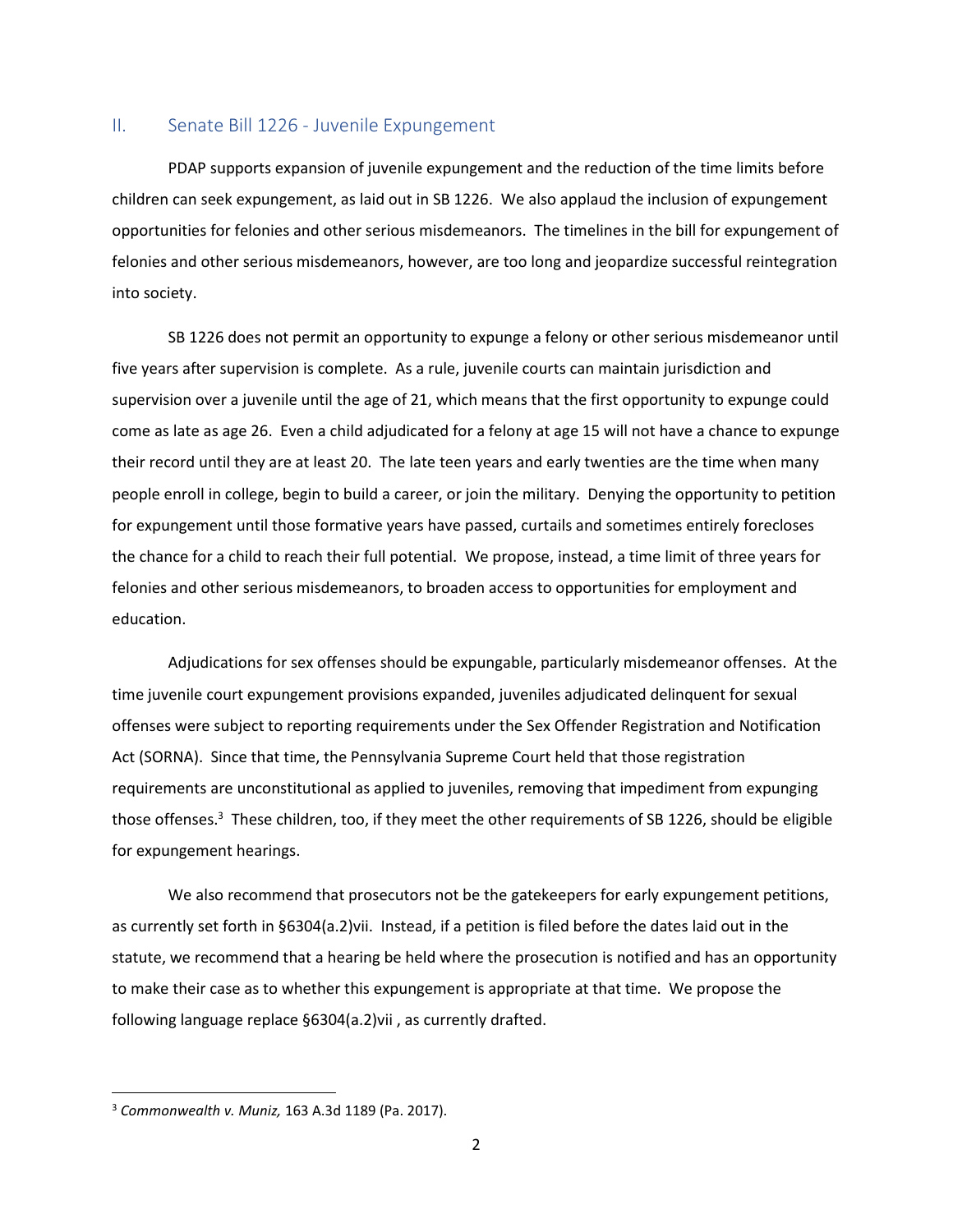(vii) if a petition for expungement is filed before the above dates, the attorney for the Commonwealth shall be notified of the hearing and given an opportunity to respond to the petition; unless the offense committed by the juvenile is precluded from expungement under 18 Pa.C.S. § 9123(a.1), in which case no hearing will be held.

Additionally, expungement of juvenile records should not be reserved only for those who are never convicted or adjudicated of another offense. All juvenile offenses should be expungable once an individual has been crime-free for a set period of time. Here, too, prosecutors should have the opportunity to raise objections during a court hearing, but obtaining approval from prosecutors should not be the only path for consideration of expungement by the courts.

We support the revisions to §6304, §6323, §6340, §6341, and §6352 and steps to make expungement filings automatic, without requiring a petition by an attorney. We recommend the removal of "request the court to" in subparagraph (1), to further clarify the role of probation officers in initiating expungement proceedings. The subparagraph should read as follows.

(1) The Chief Juvenile Probation Officer or designee shall promptly notify the court that the records of a juvenile delinquency case are eligible for expungement and shall request the court to initiate expungement proceedings in accordance with 18 Pa.C.S. § 9123 (relating to juvenile records) and the Pennsylvania Rules of Juvenile Court Procedure, upon determining that any of the following Applies....

This language change ensures that probation officers have the authority and obligation to initiate expungement proceedings. It will provide greater uniformity in expungement practices across the Commonwealth and expand expungement.

We applaud the inclusion of provisions for technology and case management tools for juvenile probation officers to monitor expungement eligibility. Currently, access to technology varies greatly across Pennsylvania. Without creating and disseminating such case management tools, this legislation risks creating unobtainable obligations for juvenile probation officers.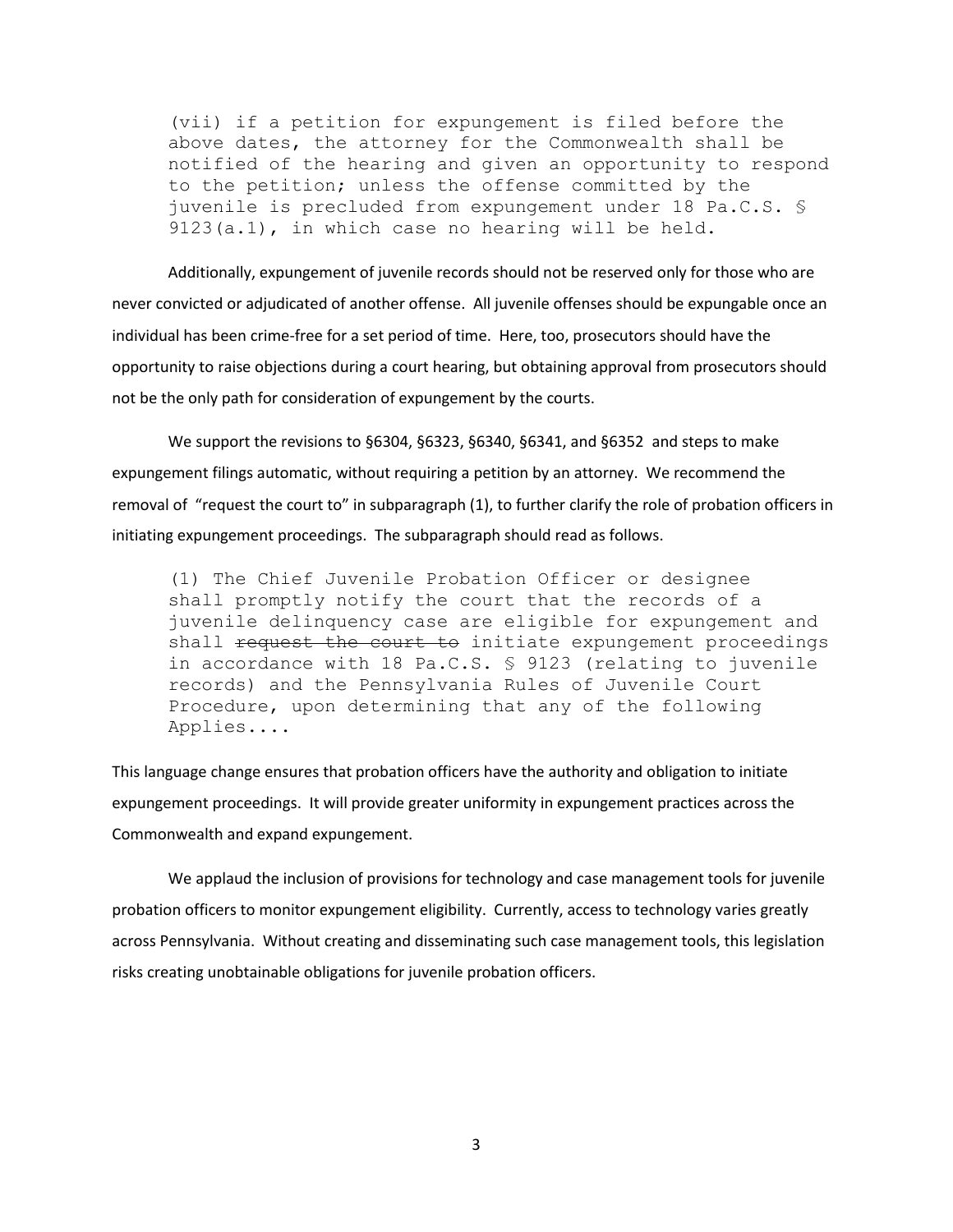# III. Senate Bill 1227 – Juvenile Justice Goals in the Human Services Code

PDAP recognizes that SB 1227 meets Recommendation 2 of the JJTF report, to "(a)mend the Human Services Code to include both juvenile justice and child welfare funding goals." Additional legislation is needed to accomplish the purposes laid out in §701.1, and we look forward to those bills. The JJTF report noted a keen need for more nonresidential treatment options for youth, so they can be treated in their communities while living at home.<sup>4</sup> With that in mind we recommend the addition of the below language.

§701.1(c)(1) To increase the use of and access to in-home services when consistent with the protection of the public and the rehabilitation needs of delinquent children. (2) To utilize the least restrictive treatment option available, consistent with the rehabilitative needs of delinquent children and the protection of the public. (3) To operate and encourage the development of communitybased resources sufficient to provide every community with options for in-home services…

There are other recommendations of the JJTF that can and should be advanced by the goals of §701.1. These goals should embrace Recommendation 16, to "(k)eep youth in out-of-home placement no longer than the timeframe supported by research." The addition of the following language to §701.1(c)2 would advance Recommendation 16..

(v.) To ensure that duration of placement is limited to a timeframe no longer than necessary to meet the rehabilitative needs of the delinquent child and to protect the public, consistent with evidence-based research.

Another recommendation of the JJTF should be addressed in §701.1, specifically Recommendation 28, "(d)o not send youth to out-of-state placements, except to those located in neighboring states, and bring youth currently residing in out-of-state placements back to their communities in Pennsylvania, by adding the following language to §701.1(c)2.

(vi.) To encourage use of the in-state placements unless no placement within Pennsylvania can meet the rehabilitative needs of the delinquent child.

<sup>4</sup> JJTF REPORT at 5, 25.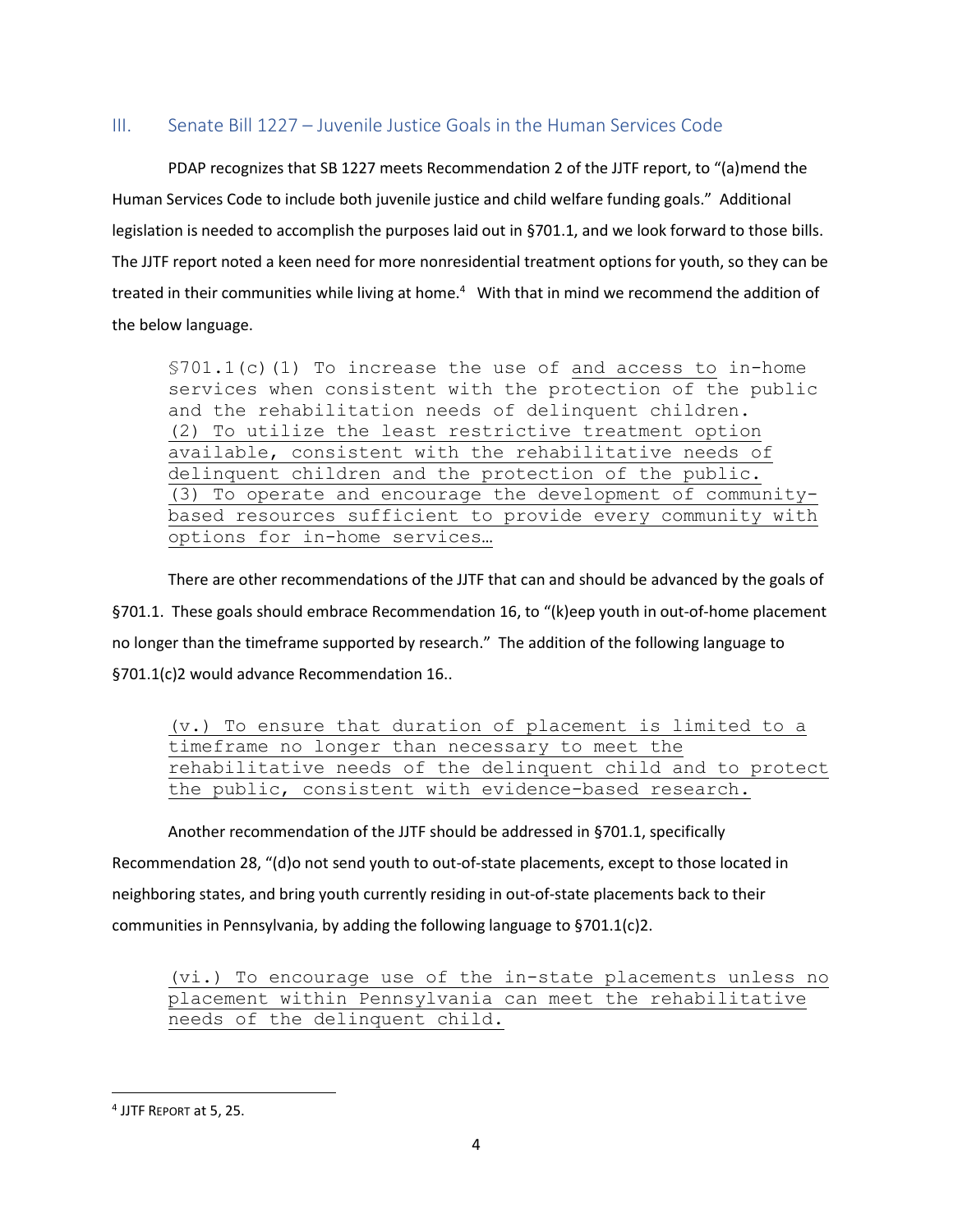Including these additional provisions will strengthen §701.1 by including more recommendations by the JJTF.

### IV. Senate Bill 1228 – Dispositional Review Hearings

PDAP supports the more frequent review hearings mandated in SB 1228, but notes that the additional review hearings will create a greater workload for Judges, Probation, District Attorneys, and Public Defenders. These costs will require financial support.

PDAP recommends the addition of the below language in §6353(a.1)2 to advance Recommendations 24, 27, and 30 of the JJTF, regarding the safety and quality of residential placements.

(vi.) whether the child is safe and whether the child's educational needs are being met.

## V. Senate Bill 1229 – Funding Indigent Juvenile Defense

PDAP supports funding from the Commonwealth for indigent juvenile defense.

Pennsylvania is one of only two states in the nation to provide no funding from the state for Public Defenders.<sup>5</sup> Numerous studies have found that Pennsylvania's current funding scheme for Public Defense, that leaves all funding responsibility with the counties, has prevented Public Defenders from meeting their Constitutional obligation to provide effective assistance of counsel.<sup>6</sup> Recommendation 5 of the JJTF, to "(a)mend the Human Services Code to provide funding for indigent juvenile defense services," had unanimous support from the Task Force, but if the goal is to both provide funding *and* to improve services, the details matter.

SB 1229, as written, will provide funding but may not improve the legal services children get. As drafted, SB 1229 allows counties to replace half the cost of "the appointment of counsel for an indigent child in the context of delinquency proceedings" with state dollars rather than county dollars. That saves the county money, but it does not ensure any addition dollars for indigent defense. It just means that county dollars are replaced by state dollars. To improve the quality of indigent juvenile defense,

<sup>5</sup> LEGISL. BUDGET & FINANCE COMM. OF PA. GENERAL ASSEMB. (LBFC REPORT), *Pennsylvania Indigent Criminal Defense Fundings and Caseloads*, Exhibit 4 at 21-24, (Oct. 2021). [http://lbfc.legis.state.pa.us/Reports.cfm?ReportID=332.](http://lbfc.legis.state.pa.us/Reports.cfm?ReportID=332) <sup>6</sup> Joint State Gov't Comm'n, A Constitutional Default: Services to Indigent Criminal Defendants in Pennsylvania, at 3 (2011). *And See Pa. Sup. Ct. Comm. on Racial and Gender Bias in the Justice System, Final Report (2003),*  [http://www.pa-interbranchcommission.com/\\_pdfs/FinalReport.pdf](http://www.pa-interbranchcommission.com/_pdfs/FinalReport.pdf)*.*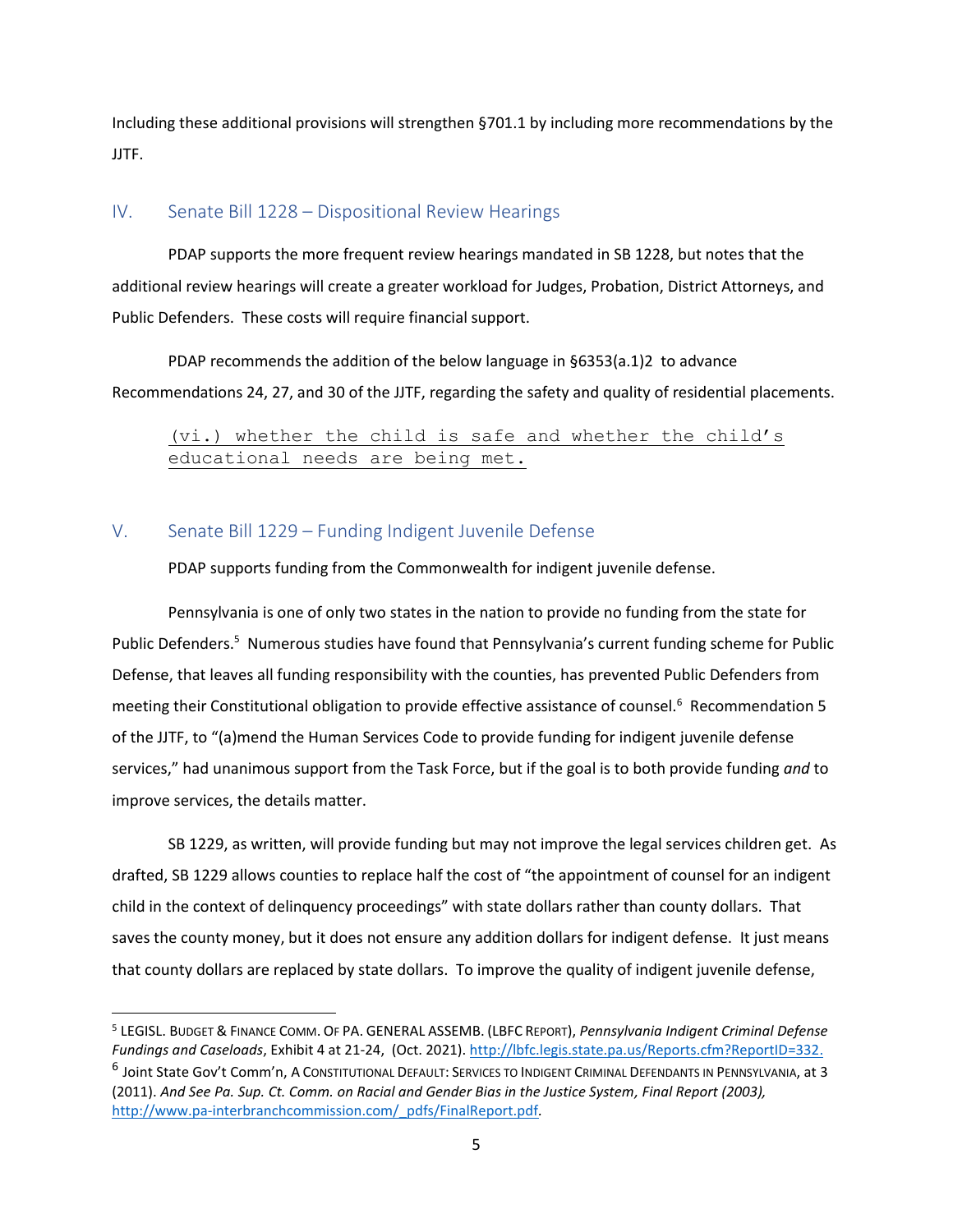Public Defender offices need more money for lawyers, investigators, social workers, and support staff. Changing the source of the funding without increasing the funding does not help.

That need is clear. In October of 2021, the Legislative Budget and Finance Committee issued a report on Pennsylvania Indigent Criminal Defense Services Funding and Caseloads. It revealed that over 20% of Pennsylvania's Public Defender offices have total annual budgets under \$250,000, and four have annual budgets under \$100,000.<sup>7</sup> The least resourced office has an annual budget of \$35,559 for all Public Defender services, including juvenile defense.<sup>8</sup> Pennsylvania's Public Defenders, and the clients they serve, need more resources, not just the same amount of money from a different source.

To ensure that the capacity to provide legal services increases, counties should only be eligible for reimbursement of 50% of the cost to provide funding for indigent juvenile defense services if they do not decrease funding to their Public Defender offices by the amount that the Commonwealth contributes. We propose the addition of the below language to achieve that goal.

§704.1(5.1) Money shall only be available for the appointment of counsel for an indigent child in the context of delinquency proceedings pursuant to §5(iv)to counties that certify that their budget allocation to their Public Defender's Office will not decrease in any year it receives funds under this statute.

Any step toward funding Pennsylvania's Public Defenders is laudable, but JJTF Recommendation 5 garnered unanimous support from the task force to do more than remove Pennsylvania's ignominious distinction of not providing Public Defender funding from the Commonwealth. The point was to do better by the children who juvenile Public Defenders serve. To do better by the children, Pennsylvania's Defenders need more dollars, not dollars from a different source.

#### V. Conclusion

PDAP applauds these first steps in achieving the promise of the JJTF Recommendations. We hope that next early areas of prioritization include increasing community-based programing available for children; increasing oversight and accountability of out-of-home placements for youth adjudicated

<sup>7</sup> LBFC REPORT, Exhibit 4 at 21-24.

<sup>8</sup> Cameron County, LBFC REPORT, at 32.